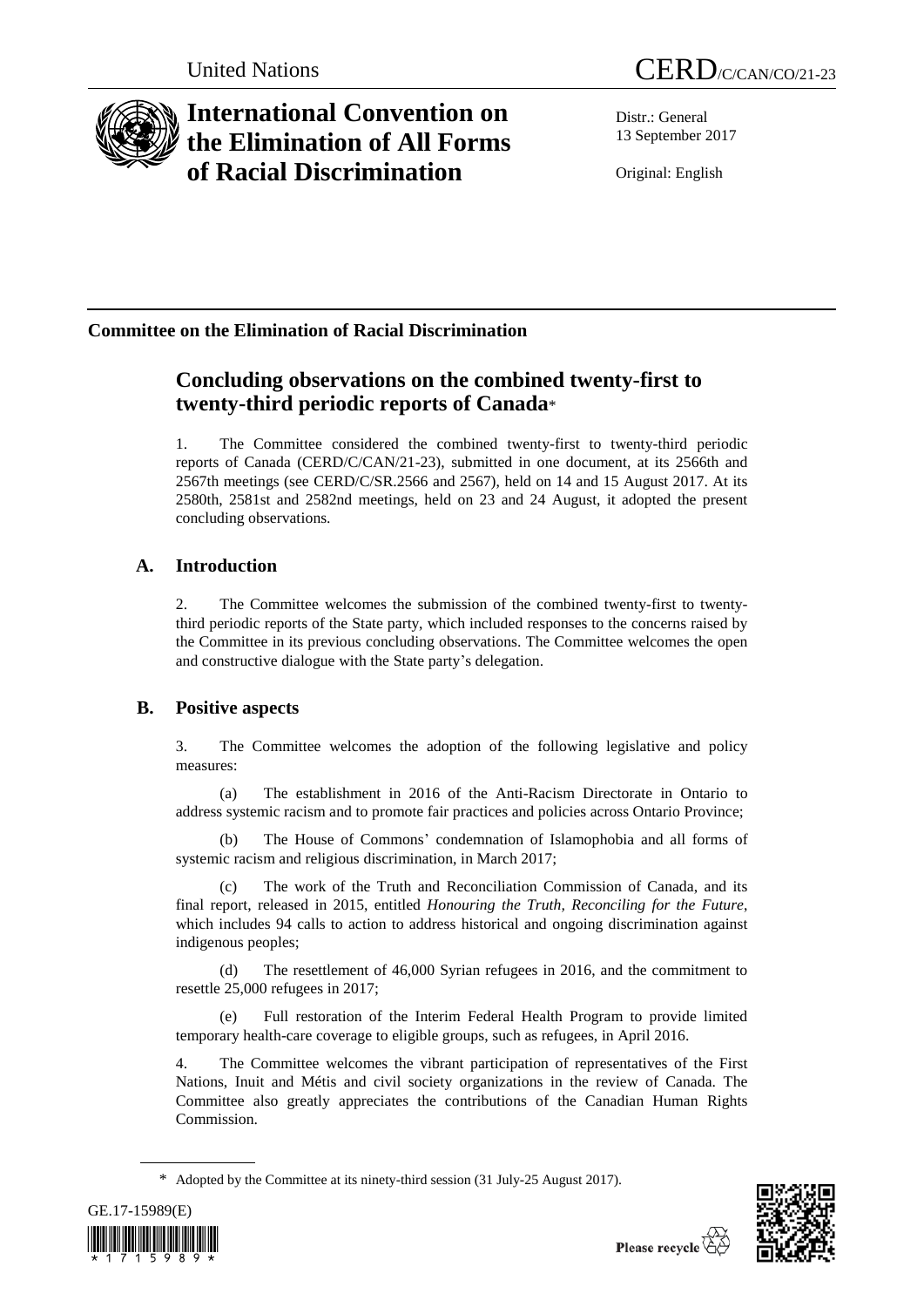## **C. Concerns and recommendations**

#### **Statistical data**

5. The Committee regrets again that the absence of recent reliable and comprehensive statistical data on the ethnic composition of the population, including disaggregated economic and social indicators for ethnic groups, African-Canadians, indigenous peoples, and non-citizens, and the lack of detailed data and information on the representation of minority groups in public and political life in the State party, prevent it from evaluating the enjoyment of civil, political, economic, social and cultural rights in the State party by these groups. The Committee reiterates its concern about the continued use of the term "visible minority" in the State party to describe minority groups, as it renders invisible the differences in the lived experiences of diverse communities.

6. **Recalling its revised guidelines for reporting under the Convention (see CERD/C/2007/1, paras. 10-12), the Committee recommends that the State party:**

(a) **Provide statistical data in its next periodic report on the demographic composition of the population, disaggregated in the manner specified in article 1 (1) of the Convention, on the basis of self-identification by ethnic groups and indigenous peoples;**

(b) **Systematically collect disaggregated data in all relevant ministries and departments to improve monitoring and evaluation of the implementation and impact of policies to eliminate racial discrimination and inequality;**

(c) **Provide information in its next periodic report on economic and social indicators for ethnic minority groups, indigenous peoples and non-citizens to enable the Committee to better evaluate their enjoyment of economic, social and cultural rights in the State party;**

(d) **Revise its use of the term "visible minority" in the Employment Equity Act, of 1995, and in other legislation, as previously recommended (see CERD/C/CAN/CO/19-20, para. 8).**

#### **Domestic applicability of the Convention**

7. The Committee regrets the lack of comprehensive information on the equal implementation of the Convention in all 10 provinces and 3 territories of the State party (art. 2).

8. **The Committee requests detailed information on the work of the intergovernmental committee on supporting domestic implementation of the Convention and its efforts to ensure the equal application of the Convention at the federal, provincial and territorial levels. The Committee recommends that the State party create an accountability mechanism and ensure equal distribution of resources for the implementation of the Convention at the federal, provincial and territorial levels.**

#### **National action plan against racism**

9. While welcoming Ontario's first provincial anti-racism strategy, of March 2017, the Committee regrets the absence of a new national action plan against racism, applicable to the federal, provincial and territorial levels, since the previous plan lapsed in 2010.

10. **The Committee recommends that the State party develop and launch a new national action plan against racism, in compliance with its obligations undertaken at the World Conference Against Racism, through a meaningful consultation process with civil society organizations, including ethnic minorities and indigenous peoples, that includes implementing legislation, dedicated resources, targets, and adequate monitoring and reporting mechanisms, using good practices mentioned in Ontario's anti-racism strategy of 2017. The Committee requests that the State party provide information in its next periodic report on the implementation and impact of Ontario's anti-racism strategy, and other such strategies in the State party.**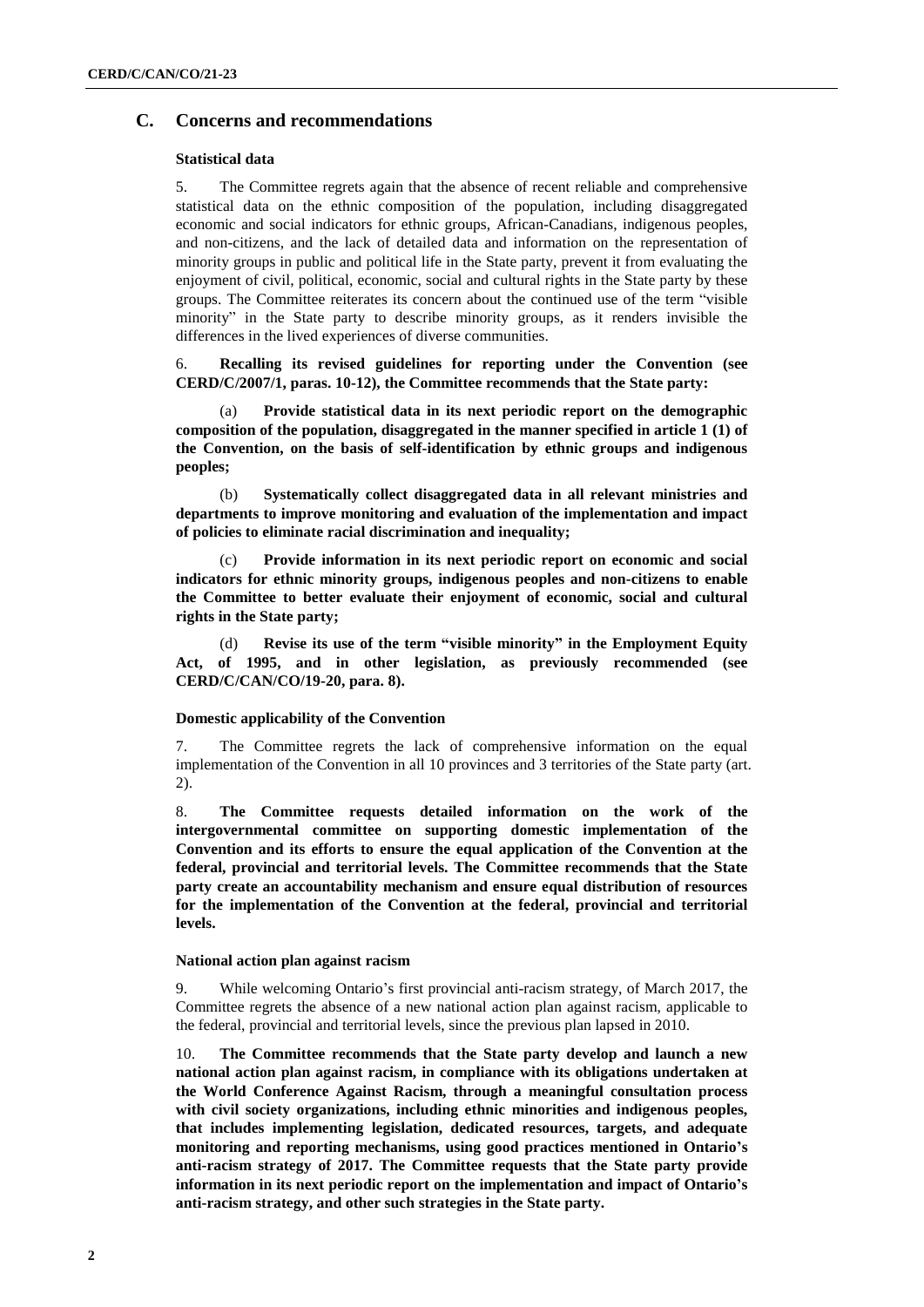#### **Anti-racism legal framework**

11. The Committee is concerned that adequate anti-racism framework legislation meeting all of the requirements of article 4 is not yet in place in all provinces and territories in the State party (art. 4).

12. **Recalling its general recommendations No. 7 (1985) relating to the implementation of article 4 of the Convention, No. 15 (1993) on article 4 of the Convention and No. 35 (2013) on combating racist hate speech, and reiterating its previous recommendation (see CERD/C/CAN/CO/19-20, para. 13), the Committee recommends that the State party enact legislation in compliance with the requirements of article 4 in all provinces and territories.**

#### **Racist hate crimes**

13. The Committee is concerned that racist hate crimes continue to be underreported, and that the lack of updated, systematic and coordinated tracking of racist hate crime data in all provinces and territories of the State party may mean that actual numbers of violations may be much higher. The Committee is concerned about the 61 per cent increase in racist hate crimes reported against Muslims. The Committee is also concerned that although the data provided by the State party on the implementation of anti-discrimination provisions does indicate the number or extent of incidents and complaints submitted, it does not indicate the number of ex officio prosecutions, investigations launched and convictions.

#### 14. **The Committee recommends that the State party:**

(a) **Take steps to prevent racist hate crimes against all ethnic and minority groups, migrants and indigenous peoples in the State party;**

(b) **Facilitate reporting by the victims, and ensure effective investigation of cases of racist hate crimes and prosecute and sanction perpetrators;**

(c) **Systematically track and maintain data on the number of reported racist hate crimes, prosecutions, convictions, sentences and penalties, and compensation for victims, and provide this data to the Committee in its next periodic report;**

(d) **Provide mandatory training on recognition and registration of racist hate crimes and other racially motivated crimes to law enforcement officials and judges in order to ensure proper handling of these complaints, and provide updated, detailed information and statistics in its next periodic report, including the time frame for when these trainings were conducted, how many people were trained, and any measurable impact;**

(e) **Investigate and address the reasons for the 61 per cent increase in racist hate crimes reported against Muslims and the rise of Islamophobia.**

#### **Racial profiling and disproportionate incarceration**

15. The Committee is concerned at reports that racial profiling by the police, security agencies and border agents continues on a daily basis in the State party, with a harmful impact on indigenous peoples, as well as on ethnic minority Muslims, African-Canadians, and other ethnic minority groups. The Committee is also concerned at the reported disproportionately high rate of incarceration of indigenous peoples and persons belonging to minority groups, in particular African-Canadians, due to reasons such as socioeconomic disparity, high incarceration rates of members of minorities who have mental or intellectual impairments, lack of appropriate community services, overpolicing of certain populations, drug policies and racially biased sentencing. The Committee is further concerned at reports that both African-Canadian and indigenous offenders are overrepresented in "segregation" (solitary confinement), that 50 per cent of indigenous inmate women have reportedly been placed in segregation and that indigenous inmates have the longest average stay in segregation.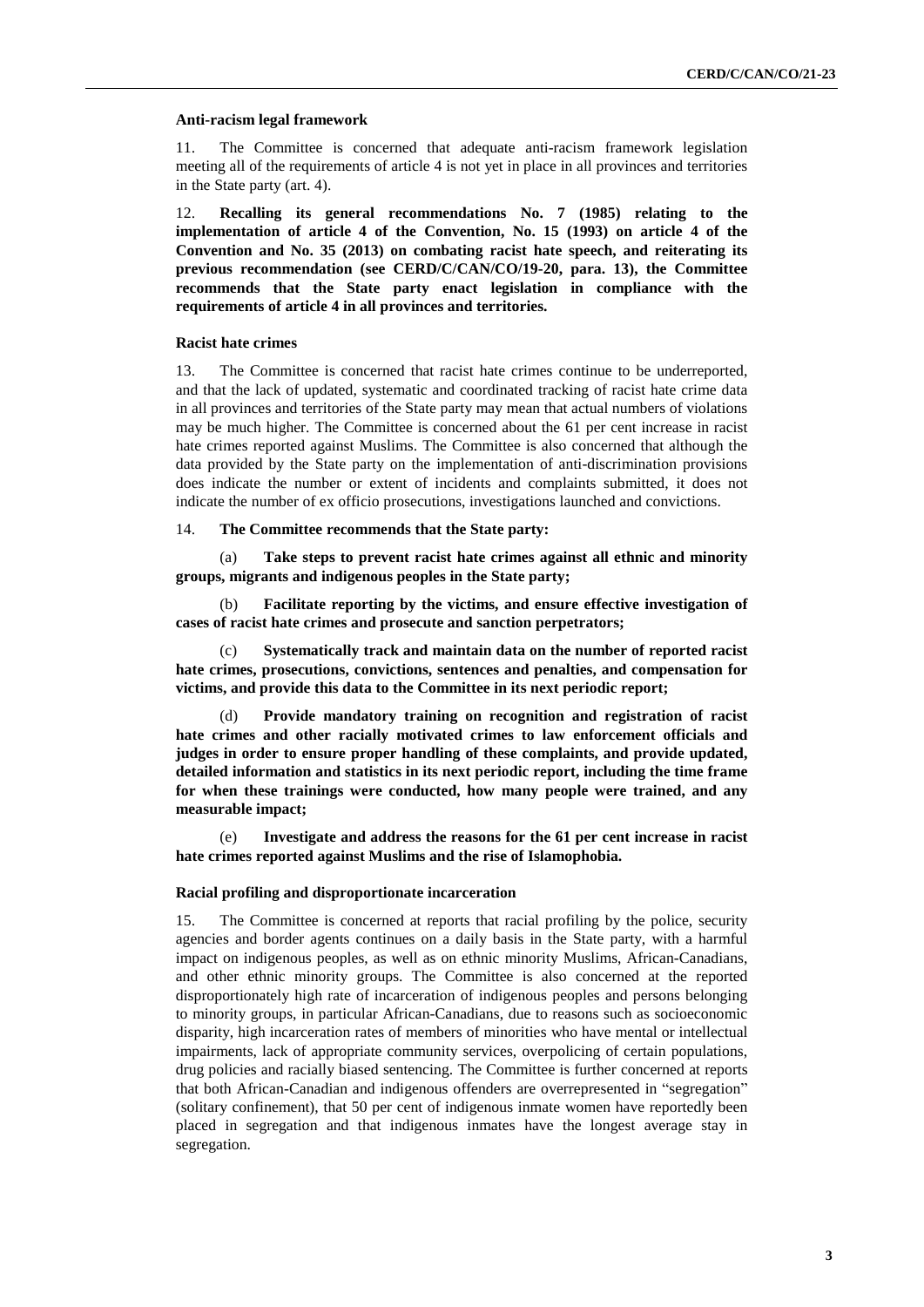16. **The Committee recommends that the State party:**

(a) **Ensure that law enforcement and security agencies have programmes to prevent racial profiling, and that these are implemented and compliance monitored, including through independent oversight;**

(b) **Make it mandatory to collect and analyse data at the federal, provincial and territorial levels on random stops by law enforcement officers, including on the ethnicity of the persons stopped, the reason for the stop, and whether the stop resulted in an arrest, prosecution and conviction, and report publicly on this data at regular intervals;**

(c) **Ensure that the staff in law enforcement and security agencies, and border agents, are demographically diverse and include indigenous peoples, African-Canadians and other ethnic minorities. Ensure that all staff are trained in the prevention of racial discrimination, and on policies to prevent racial profiling. Ensure that lawyers and judges are trained on provisions relating to sentencing and alternatives to incarceration for indigenous peoples, such as in the Corrections and Conditional Release Act (sects. 29, 77, 80, 81 and 84) and that these provisions are consistently applied. Provide updated, detailed information and statistics in its next periodic report on such training programmes and on the impact of such trainings;**

(d) **Address the root causes of overrepresentation of African-Canadians and indigenous peoples at all levels of the justice system, from arrest to incarceration, such as by eliminating poverty, providing better social services, re-examining drug policies, preventing racially biased sentencing through training of judges, and providing evidence-based alternatives to incarceration for non-violent drug users, and fully implement the recommendations of the Truth and Reconciliation Commission on this topic, in order to reduce the incarceration of African-Canadians and indigenous peoples;**

(e) **Implement key health and harm reduction measures across all prisons;**

(f) **Systematically collect data and report publicly on the demographic composition of the prison population, including on indigenous peoples, African-Canadians and other ethnic minorities, and on the sentencing of minority offenders;**

(g) **Limit the use of segregation to exceptional circumstances, as a last resort and for as short a time as possible, in line with the United Nations Standard Minimum Rules for the Treatment of Prisoners (the Nelson Mandela Rules), given its proven deleterious effects on mental health. Implement legislation to provide independent judicial oversight of all decisions related to segregation;**

(h) **Abolish the use of segregation for inmates with mental or intellectual impairments.**

### **Truth and Reconciliation Commission and United Nations Declaration on the Rights of Indigenous Peoples**

17. While welcoming the commitment made to implement all of the Truth and Reconciliation Commission's 94 calls to action, the Committee is concerned at the lack of an action plan and of full implementation. The Committee is also concerned that the United Nations Declaration on the Rights of Indigenous Peoples Action Plan has not yet been adopted, while noting the ministerial working group that was established in 2017 to bring laws into compliance with obligations towards indigenous peoples.

#### 18. **The Committee recommends that the State party:**

(a) **Develop a concrete action plan to implement the Truth and Reconciliation Commission's 94 calls to action, in consultation with indigenous peoples;**

(b) **Implement the United Nations Declaration on the Rights of Indigenous Peoples, and adopt a legislative framework to implement the Convention — including**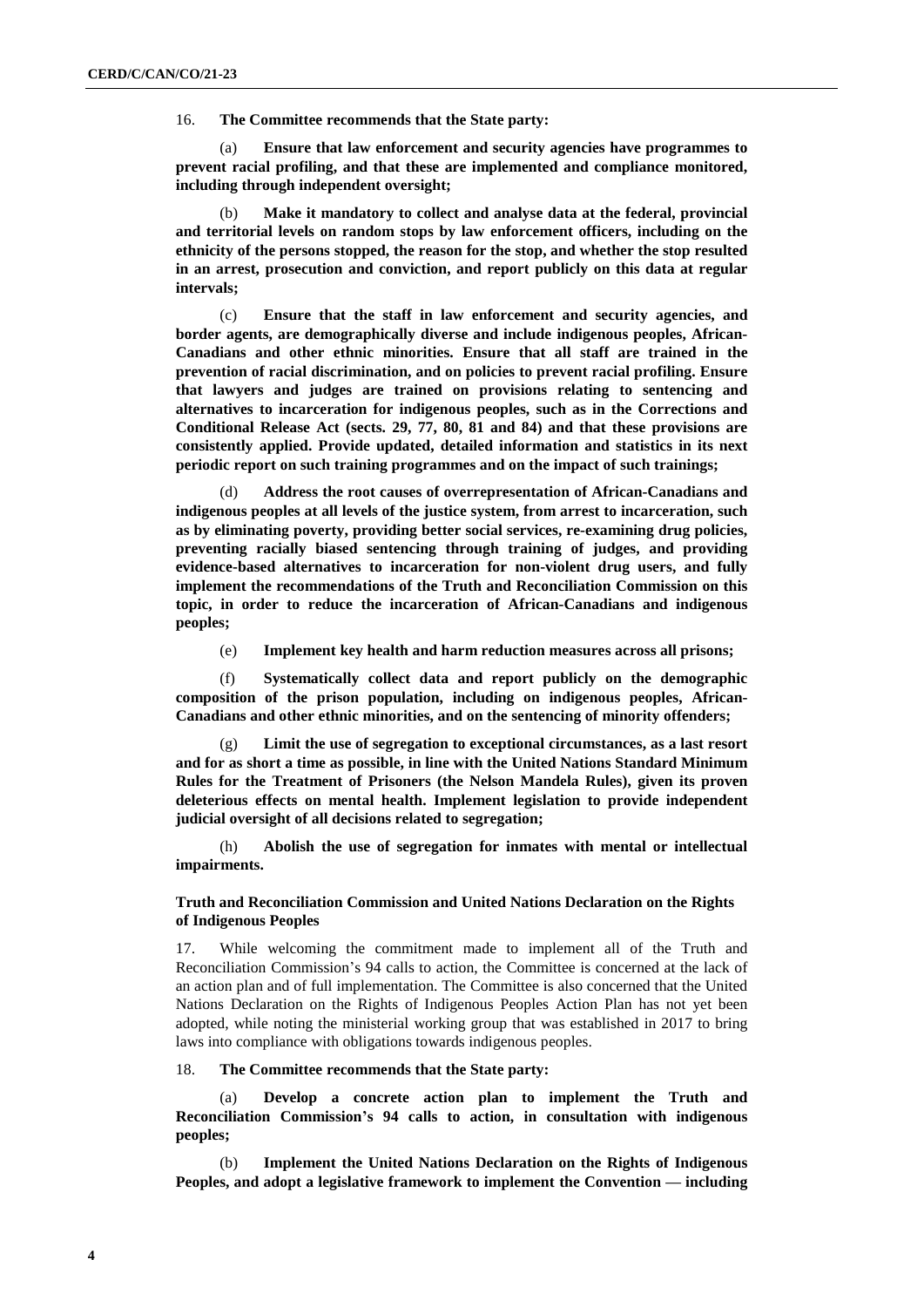**a national action plan, reform of national laws, policies and regulations to bring them into compliance with the Declaration, and annual public reporting;**

(c) **Ensure that the action plans include regular monitoring, evaluation and annual reporting of the implementation, including the use of statistical data to evaluate progress;**

(d) **Develop and implement training programmes, in consultation with indigenous peoples, for State officials and employees, on the Truth and Reconciliation Commission's calls to action and the United Nations Declaration on the Rights of Indigenous Peoples, to ensure their effective impact;**

(e) **Ensure that the ministerial working group is transparent and inclusive of indigenous peoples.**

#### **Land rights of indigenous peoples**

19. Taking note of the recent release of a set of 10 principles respecting the Government of Canada's relationship with indigenous peoples, in 2017, the Committee is deeply concerned that:

(a) Violations of the land rights of indigenous peoples continue in the State party; in particular, environmentally destructive decisions for resource development which affect their lives and territories continue to be undertaken without the free, prior and informed consent of the indigenous peoples, resulting in breaches of treaty obligations and international human rights law.

(b) Costly, time-consuming and ineffective litigation is often the only remedy, in place of seeking free, prior and informed consent — resulting in the State party continuing to issue permits which allow for damage to lands.

(c) According to information received, permits have been issued and construction has commenced at the Site C dam, despite the vigorous opposition of indigenous peoples affected by this project, which will result in irreversible damage due to flooding of their lands, leading to the elimination of plants, medicines, wildlife, sacred lands and gravesites.

(d) According to information received, the Site C dam project proceeded despite a joint environmental review for the federal and provincial governments, which reportedly concluded that the impact of the dam on indigenous peoples would be permanent, extensive and irreversible.

(e) According to information received, the Mount Polley mine was initially approved without an environmental assessment process, or consultation with or free, prior and informed consent from the indigenous peoples potentially affected, and the mining disaster has resulted in a disproportionate and devastating impact on the water quality, food such as fish, fish habitats, traditional medicines, and the health of indigenous peoples in the area (arts. 5-6).

20. **Recalling its general recommendation No. 23 (1997) on the rights of indigenous peoples and reiterating its previous recommendation (see CERD/C/CAN/CO/19-20, para. 20), the Committee recommends that the State party:**

(a) **Ensure the full implementation of general recommendation No. 23 in a transparent manner with the full involvement of the First Nations, Inuit, Métis and other indigenous peoples and with their free, prior and informed consent on all matters concerning their land rights;**

(b) **Prohibit the environmentally destructive development of the territories of indigenous peoples, and allow indigenous peoples to conduct independent environmental impact studies;**

(c) **End the substitution of costly legal challenges as post facto recourse in place of obtaining meaningful free, prior and informed consent of indigenous peoples;**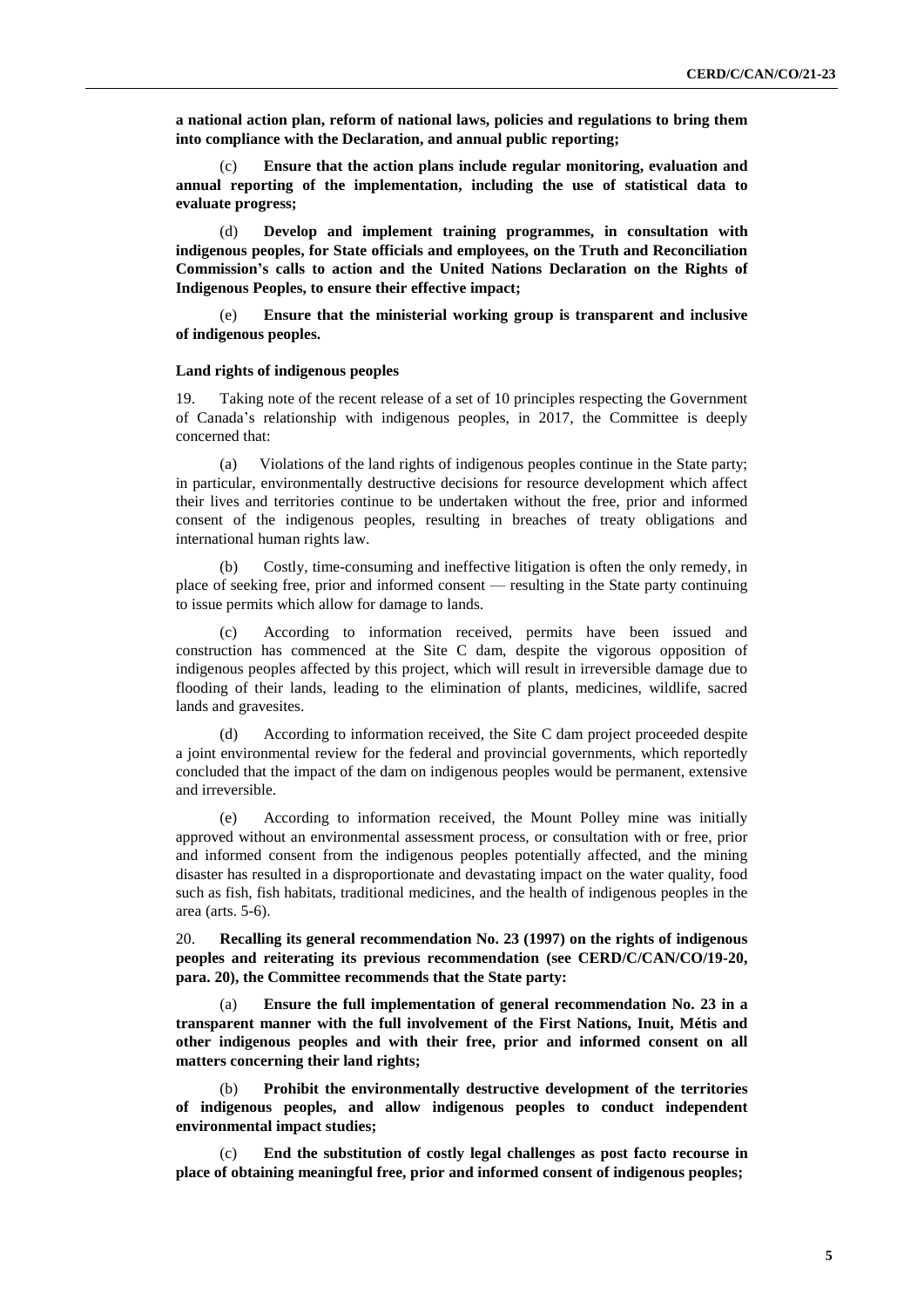(d) **Incorporate the free, prior and informed consent principle in the Canadian regulatory system, and amend decision-making processes around the review and approval of large-scale resource development projects such as the Site C dam;**

(e) **Immediately suspend all permits and approvals for the construction of the Site C dam. Conduct a full review in collaboration with indigenous peoples of the violations of the right to free, prior and informed consent, of treaty obligations and of international human rights law from the building of this dam and identify alternatives to irreversible destruction of indigenous lands and subsistence, which will be caused by this project;**

(f) **Publicly release the results of any government studies of the Mount Polley disaster and the criminal investigation into the disaster, before the statute of limitations for charges under the relevant acts expires;**

(g) **Monitor the impact of the disaster on indigenous peoples affected as a result of the disaster, and take measures to mitigate the impact through the provision of safe water and food, access to health care, and fair remedies and reparations.**

#### **Corporations operating abroad**

21. While noting information received about recent judicial decisions allowing litigation before Canadian courts against Canadian corporations operating abroad, and about existing non-judicial mechanisms, the Committee is concerned that victims of alleged actions by transnational corporations registered in Canada, whose activities negatively impact the rights of persons outside Canada, do not have adequate access to justice. The Committee regrets that an independent ombudsman mandated to investigate such complaints has not yet been established (art. 6).

22. **The Committee reiterates its previous recommendation (see CERD/C/CAN/CO/19-20, para. 14) that the State party ensure access to justice through judicial and non-judicial remedies for violations of rights of persons by transnational corporations registered in Canada, operating abroad. The Committee also recommends that the State party swiftly establish an independent ombudsman mandated to receive and investigate human rights complaints against Canadian corporations operating in other countries.**

#### **Violence against indigenous women and girls**

23. The Committee is alarmed at the continued high rates of violence against indigenous women and girls in the State party. While welcoming the 2016 launch of the National Inquiry into Missing and Murdered Indigenous Women and Girls, the Committee is concerned at the lack of an independent mechanism to re-examine cases where there is evidence of inadequate or biased investigations, and at the failure to provide regular progress reports and to build transparent and accountable relationships with survivors, families and stakeholders (arts. 2, 5 and 6).

24. **Recalling its general recommendation No. 25 (2000) on gender-related dimensions of racial discrimination, the Committee recommends that the State party:**

(a) **Take immediate action to end violence against indigenous women and girls. Provide support and access to equal services for survivors. Enact a national action plan on violence against women, inclusive of the federal, provincial and territorial jurisdictions, with special provisions to end the high rates of violence against indigenous women and girls;**

(b) **Apply a human rights-based approach to the Inquiry by examining the issues holistically to identify barriers to equality and their root causes and to recommend lasting solutions. Monitor progress to achieve these recommendations, with the participation of affected survivors, families and stakeholders;**

(c) **Establish an independent review mechanism for unsolved cases of missing and murdered indigenous women and girls where there is evidence of bias or error in the investigation;**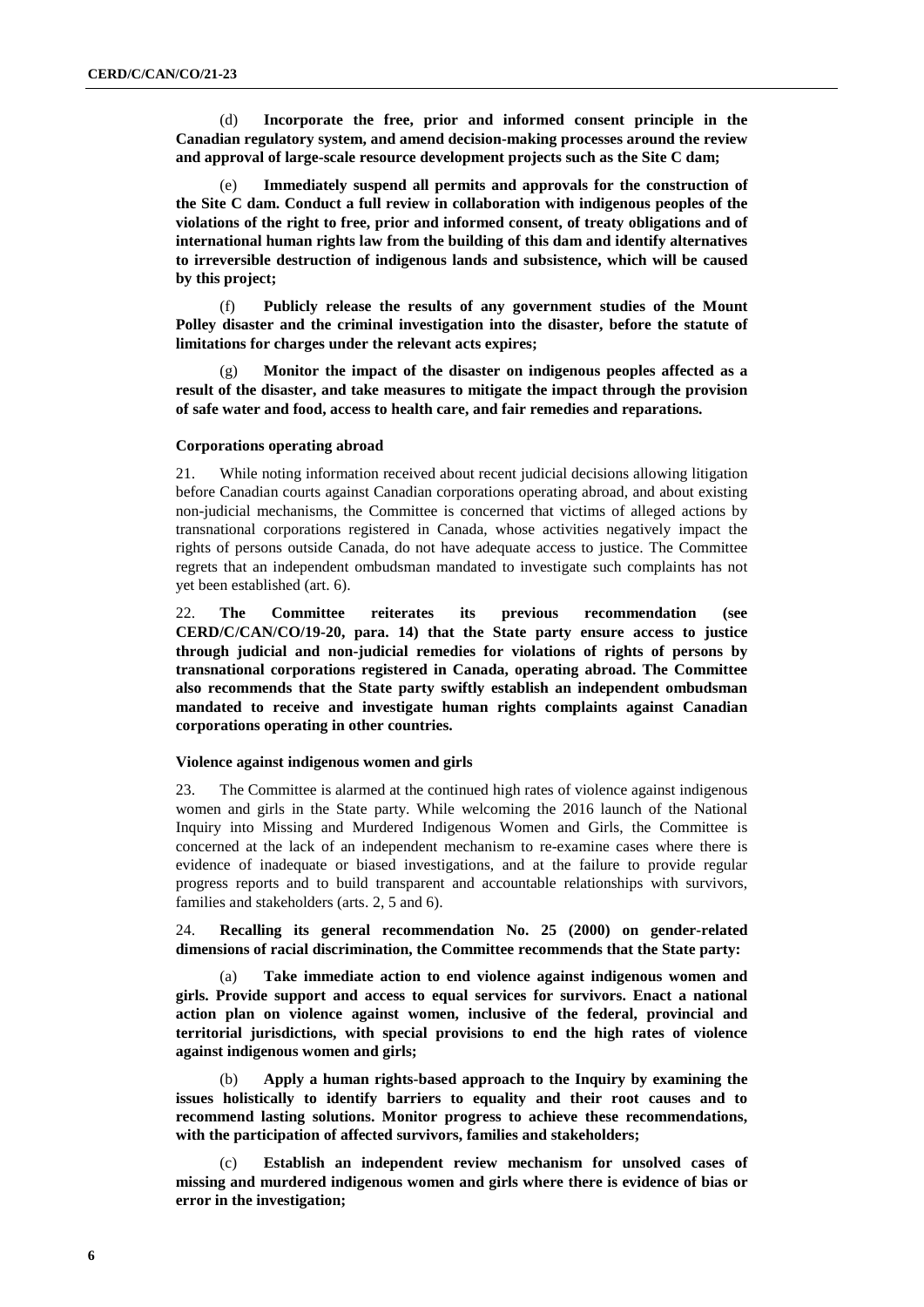(d) **Publicly report on violence against indigenous women and girls, including data on reported cases of violence, murder, and missing indigenous women and girls, and on the numbers of investigations, prosecutions and convictions;**

(e) **Improve communication from the Inquiry and build transparent and accountable relationships with survivors, families and stakeholders.**

#### **Situation of indigenous persons with disabilities**

25. The Committee is concerned about the multiple forms of discrimination faced by indigenous persons with disabilities, who reportedly face additional barriers to health care, education and social services, in particular if they are located in remote communities with inadequate access to quality services. The Committee also regrets the lack of detailed information on meaningful consultations with indigenous peoples and on the outcome of such consultations on the development of accessibility legislation (art. 5).

26. **The Committee recommends that the State party conduct meaningful consultations with indigenous peoples during the development of accessibility legislation. The Committee requests information from the State party on provisions included in the accessibility legislation that address the specific situation of members of ethnic minorities and indigenous peoples with disabilities who face multiple and intersecting forms of discrimination. The Committee recommends that the State party create a strategy, in consultation with indigenous peoples, to ensure that indigenous persons with disabilities have equal access to quality services.**

#### **Discrimination against indigenous children**

27. The Committee is alarmed that despite its previous recommendation (see CERD/C/CAN/CO/19-20, para. 19) and multiple decisions by the Canadian Human Rights Tribunal, less money is reportedly provided for child and family services for indigenous children than for children in other communities, and that this gap continues to grow. The Committee is also concerned that the federal Government has adopted an overly narrow definition of Jordan's Principle, as stated in the Canadian Human Rights Tribunal decision *First Nations Child and Family Caring Society of Canada et al. v. Attorney General of Canada*, in 2016, and has failed to address the root causes of displacement, while tens of thousands of children are needlessly removed from their families, communities and culture and placed in State care (arts. 1-2 and 5-6).

#### 28. **The Committee recommends that the State party:**

(a) **Fully comply with and implement the January 2016 ruling (2016 CHRT 2) and subsequent non-compliance orders (2016 CHRT 10, 2016 CHRT 16 and 2017 CHRT 14) of the Canadian Human Rights Tribunal, and end the underfunding of First Nations, Inuit and Métis child and family services;**

(b) **Ensure that all children, on and off reserve, have access to all services available to other children in Canada, without discrimination;**

(c) **Implement the full scope and meaning of Jordan's Principle so that access to these services is never delayed or denied because of disputes between the federal, provincial and territorial governments over their respective responsibilities;**

(d) **Address the root causes of displacement, such as poverty and poor housing, that disproportionately drive children into foster care.**

#### **Discrimination in the education system**

29. The Committee is concerned at the reported disparity in resource allocation for education and the lack of sufficient funding of mother tongue education programmes, leading to unequal access to quality education, especially for African-Canadian and indigenous children, which contributes to future socioeconomic disparity among these groups. The Committee is also concerned that African-Canadian students are reportedly disciplined more harshly than other students, which forces them out of learning environments and contributes to the "school-to-prison pipeline" (art. 5).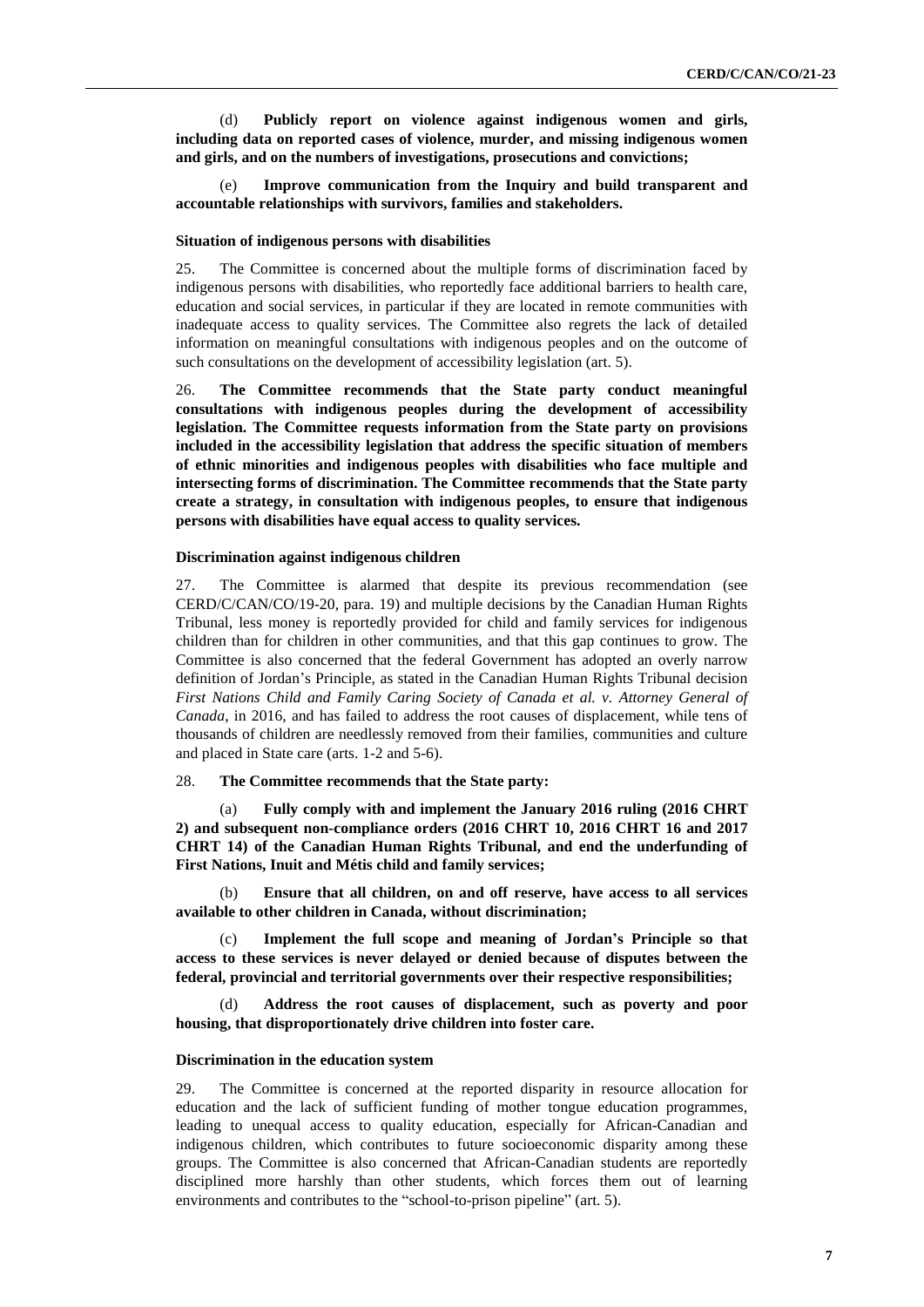30. **The Committee recommends that the State party:**

(a) **Ensure equal access to quality education for all children in the State party, without racial discrimination and regardless of whether the child lives on or off of a reserve;**

(b) **Address funding inequalities identified in the Parliamentary Budget Officer's 2016 report, and other funding inequalities of schools attended by indigenous, African-Canadian and other ethnic minority children. Work in consultation with affected groups to ensure that schools are adequately resourced and can meet the distinct cultural and linguistic needs of ethnic minority and indigenous students;**

(c) **Create a national education strategy to prevent the low educational attainment and high dropout, suspension and expulsion rates of African-Canadian children. Collect disaggregated data on disciplinary measures in respect of African-Canadian children, in order to monitor and track the impact of measures to reduce discriminatory effects of disciplinary procedures.**

#### **Employment discrimination**

31. The Committee is concerned about reports of discriminatory hiring practices and discrimination in the workplace faced by ethnic minorities, migrants and indigenous peoples, and of high rates of unemployment of educated ethnic minorities. The Committee is concerned that reportedly no province other than Quebec has legislated mandatory employment equity for its public sector bodies, and that changes to the federal employment equity regulation have reduced the labour rights approach conditions of the mandatory contractor compliance mechanism. The Committee notes that there is no mandatory employment equity for private employers at the provincial level, which accounts for approximately 76 per cent of the country's labour force. The Committee welcomes the data received from the Canadian Human Rights Commission and after the dialogue from the State party, however it is concerned about the lack of data on labour inspections in the State party's report.

### 32. **The Committee recommends that the State party:**

(a) **Ensure the elimination of discriminatory hiring practices and discrimination against ethnic minorities in the workplace, including by providing adequate training to employers and awareness-raising campaigns for employees about their rights and effective recourse for reporting violations;**

(b) **Conduct a comprehensive review of the existing employment equity regime and make necessary changes to increase the representation of ethnic minorities and indigenous peoples in the workforce;**

(c) **Request all public bodies to collect and publish data on the ethnic composition of the public service periodically. That data should include statistics that disaggregate the total number of employees, job categories, and numbers at middle managerial levels and higher levels. All contractors to public service agencies should be requested to do the same;**

(d) **Request private employers to publish similar disaggregated data on their workforce and to take measures to ensure the elimination of discriminatory employment practices against ethnic minorities in hiring, retention and promotion;**

(e) **Improve the mandatory contractor compliance mechanism's labour rights approach conditions in the federal employment equity regulation;**

(f) **Request professional organizations that control the accreditation for professional practice to have their policies reviewed by the State party, with a view to determining whether there are discriminatory barriers to certification of certain ethnic candidates, particularly those who received their academic qualifications in other countries;**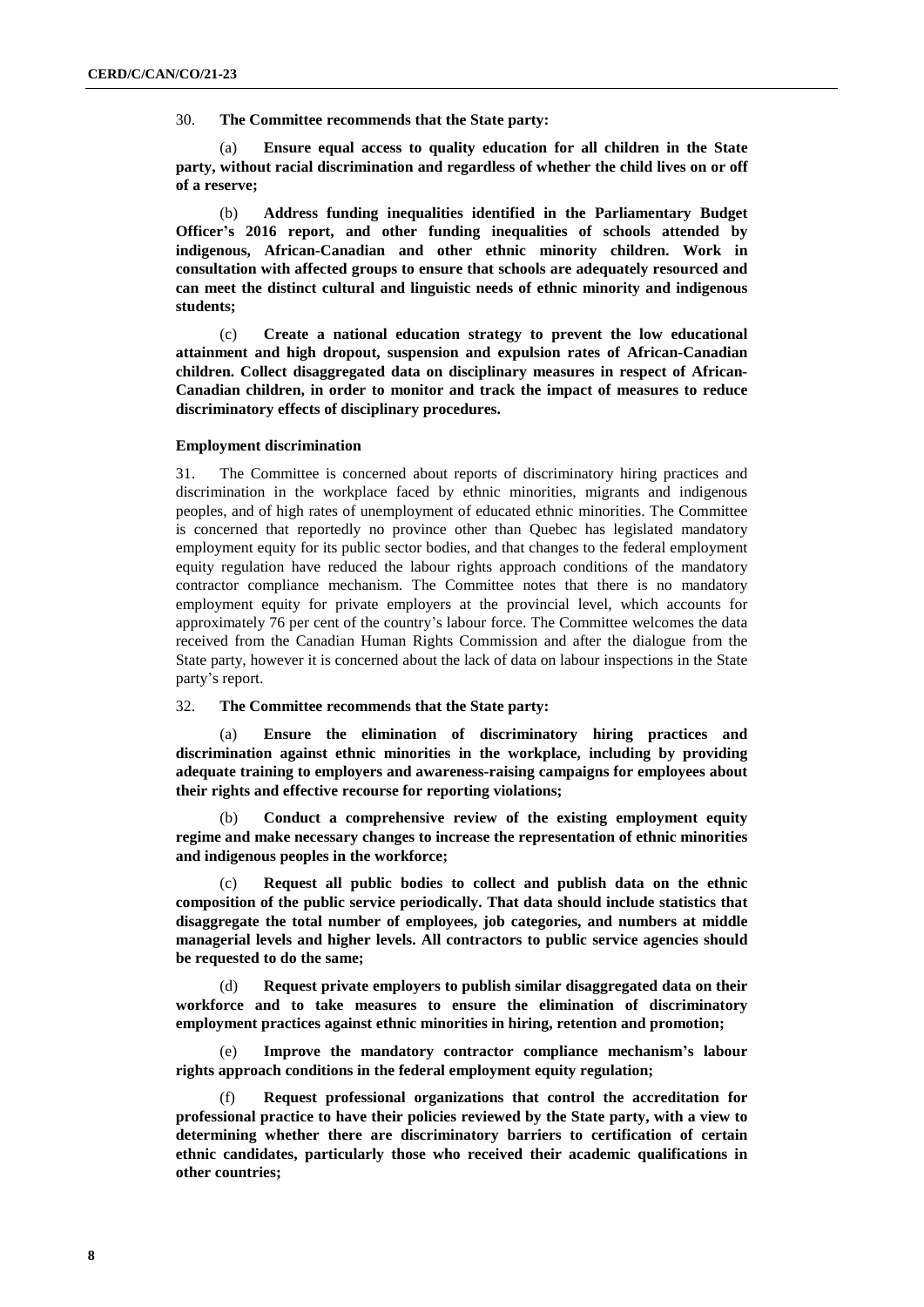(g) **Take effective measures to ensure that labour inspections and other administrative or legal procedures reach all industries, with a view to detecting labour rights violations, bringing perpetrators to justice and compensating victims;**

(h) **Provide in its next periodic report comprehensive data on the coverage of labour inspections and of other administrative or legal procedures, including statistics on inspection visits, violations detected, sanctions or penalties imposed over the review period and compensation provided to victims, disaggregated, inter alia, by type of violation, industry or occupation, age, sex, national origin and ethnic origin of the victim.**

#### **Situation of migrants, refugees and asylum seekers**

33. The Committee is concerned that:

(a) There is no legal time limit on the detention of migrants. Nearly one third of migrants are held in provincial prisons, leading to deaths in some cases;

(b) Migrant children are detained;

(c) There is a lack of data provided to the Committee on persons in immigration detention;

(d) In the context of limitations in the Safe Third Country Agreement, there is reportedly a sharp rise in the numbers of asylum seekers attempting to enter the State party through irregular border crossings, in dangerous or life-threatening conditions;

(e) Although the temporary foreign worker programme conducts inspections, temporary migrant workers are reportedly susceptible to exploitation and abuses, and are sometimes denied basic health-care services, and employment and pension benefits to which they may make contributions;

(f) There is a lack of access to health care for undocumented migrants (art. 5).

34. **In light of its general recommendations No. 22 (1996) on article 5 of the Convention on refugees and displaced persons and No. 30 (2004) on discrimination against non-citizens, the Committee recommends that the State party:**

(a) **Undertake planned immigration detention reforms. Ensure that immigration detention is only undertaken as a last resort after fully considering alternative non-custodial measures. Establish a legal time limit on the detention of migrants;**

(b) **Immediately end the practice of detention of minors;**

(c) **Provide statistical data to the Committee, in its next periodic report, on the number of persons detained in immigration detention, and the reasons for and length of detention of migrants, disaggregated by age, gender, nationality and ethnicity;**

(d) **Rescind or at least suspend the Safe Third Country Agreement with the United States of America to ensure that all individuals who attempt to enter the State party through a land border are provided with equal access to asylum proceedings;**

(e) **Reform current policies and measures to ensure protection of temporary migrant workers from exploitation and abuse and grant them access to health services and employment and pension benefits. Implement protective policies for migrant workers. Reconsider the decision not to ratify the International Convention on the Protection of the Rights of All Migrant Workers and Members of Their Families. Expedite the consideration for adoption of the International Labour Organization (ILO) Domestic Workers Convention, 2011 (No. 189);**

(f) **Ensure that all persons have access to health care, regardless of immigration status, without discrimination.**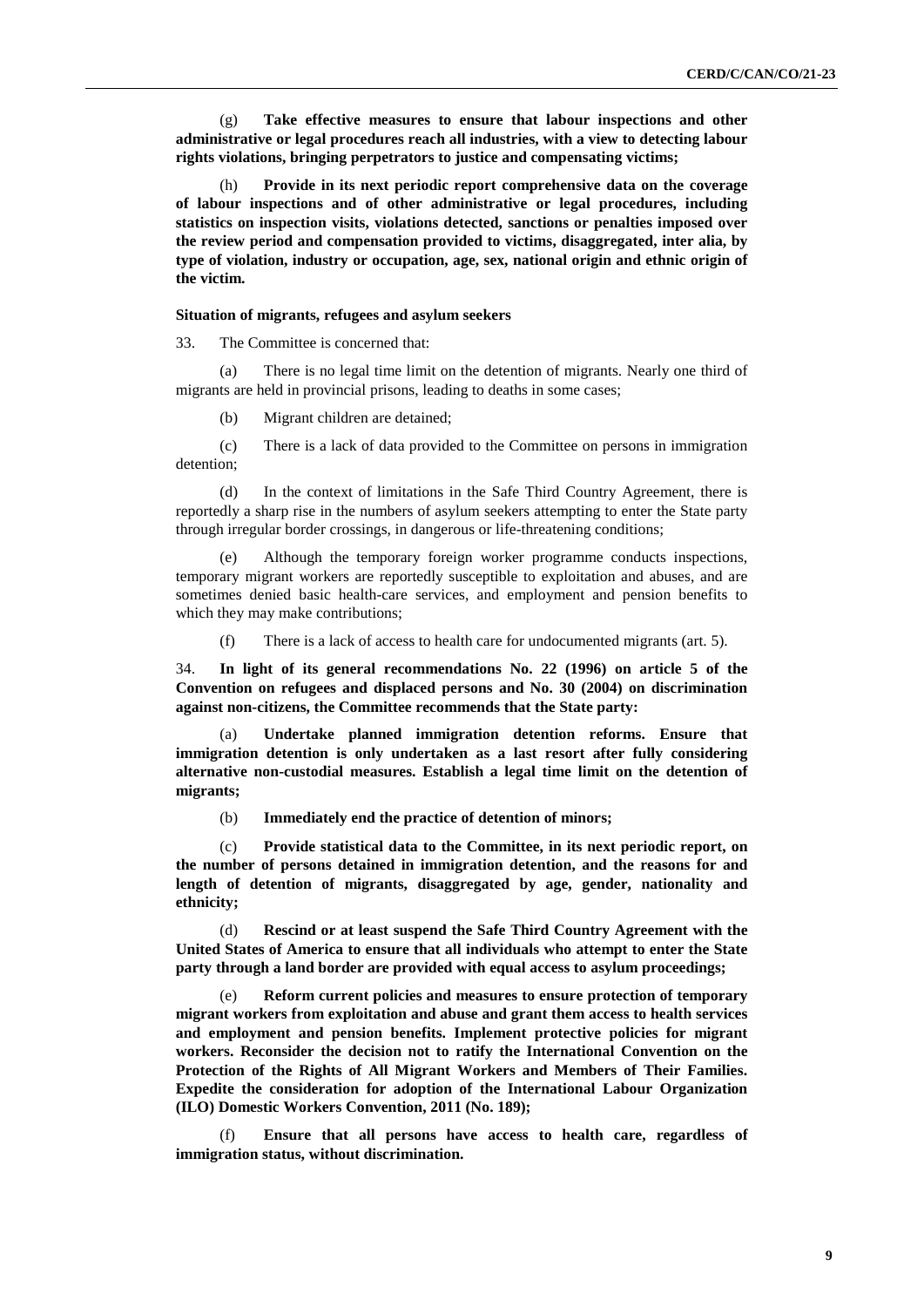## **D. Other recommendations**

#### **Ratification of other instruments**

35. **The Committee recommends that the State party consider ratifying the International Convention for the Protection of All Persons from Enforced Disappearance, the Optional Protocol to the International Covenant on Economic, Social and Cultural Rights, the Optional Protocol to the Convention against Torture and Other Cruel, Inhuman or Degrading Treatment or Punishment, the Optional Protocol to the Convention on the Rights of the Child on a communications procedure, the Optional Protocol to the Convention on the Rights of Persons with Disabilities, and the ILO Indigenous and Tribal Peoples Convention, 1989 (No. 169).**

#### **Follow-up to the Durban Declaration and Programme of Action**

36. **In the light of its general recommendation No. 33 (2009) on the follow-up to the Durban Review Conference, the Committee recommends that, when implementing the Convention in its domestic legal order, the State party give effect to the Durban Declaration and Programme of Action, adopted in September 2001 by the World Conference against Racism, Racial Discrimination, Xenophobia and Related Intolerance, taking into account the outcome document of the Durban Review Conference, held in Geneva in April 2009. The Committee requests that the State party include in its next periodic report specific information on action plans and other measures taken to implement the Durban Declaration and Programme of Action at the national level.**

#### **International Decade for People of African Descent**

37. **In the light of General Assembly resolution 68/237, in which the Assembly proclaimed 2015-2024 the International Decade for People of African Descent, and Assembly resolution 69/16 on the programme of activities for the implementation of the Decade, the Committee recommends that the State party prepare and implement a suitable programme of measures and policies. The Committee requests that the State party include in its next periodic report specific information on the concrete measures adopted in that framework, taking into account its general recommendation No. 34 (2011) on racial discrimination against people of African descent.**

#### **Consultations with civil society**

38. **The Committee recommends that the State party continue consulting and increasing its dialogue with civil society organizations working to combat racial discrimination, in connection with the preparation of the next periodic report and in follow-up to the present concluding observations.**

#### **Declaration under article 14 of the Convention**

39. **The Committee encourages the State party to make the optional declaration provided for in article 14 of the Convention recognizing the competence of the Committee to receive and consider individual communications.**

#### **Follow-up to the present concluding observations**

40. **In accordance with article 9 (1) of the Convention and rule 65 of its rules of procedure, the Committee requests the State party to provide, within one year of the adoption of the present concluding observations, information on its implementation of the recommendations contained in paragraphs 34 (a), (b) and (d) and 20 (e) and (f) above.**

### **Paragraphs of particular importance**

41. **The Committee wishes to draw the attention of the State party to the particular importance of the recommendations contained in paragraphs 16, 18, 20 (a), (b), (c)**